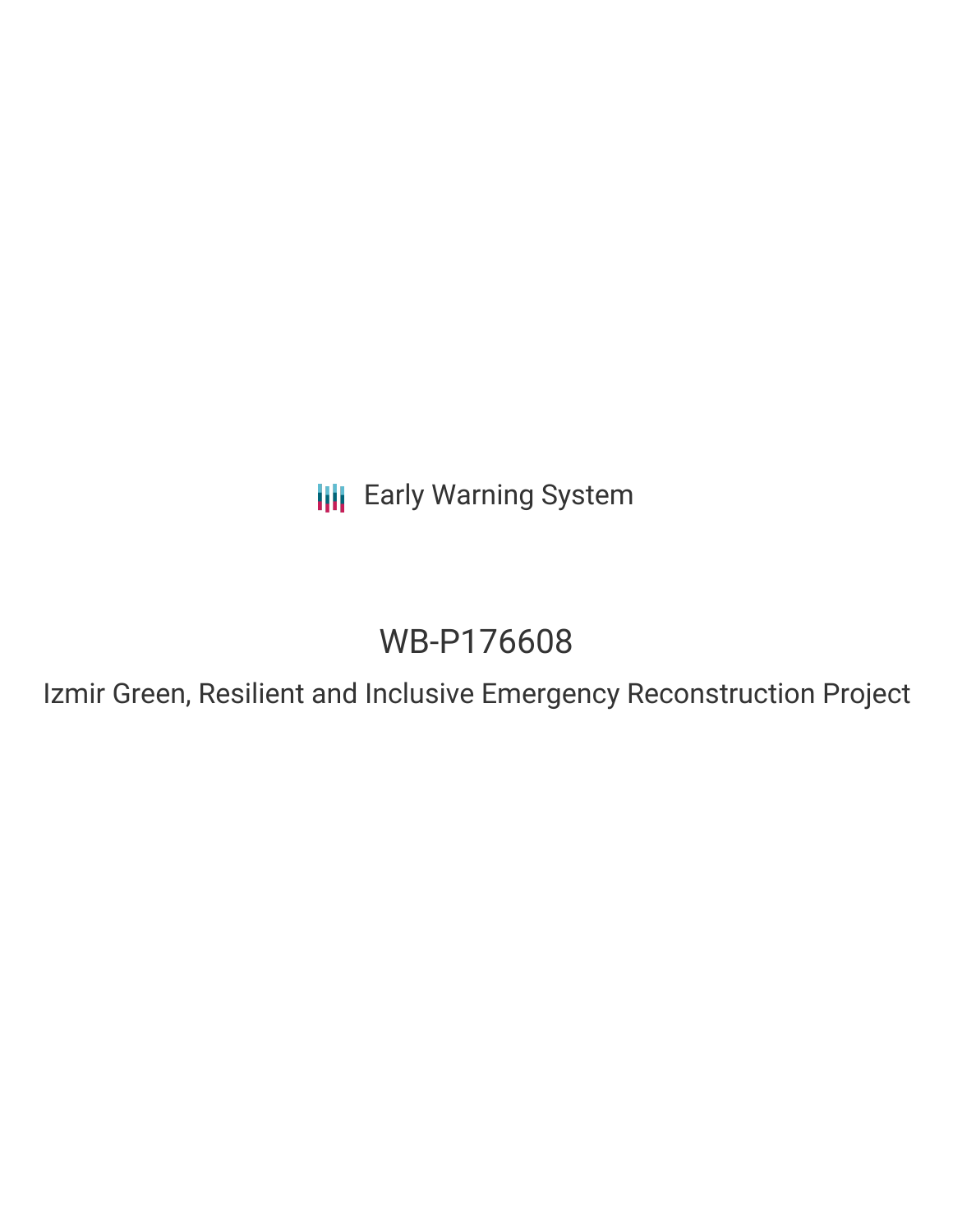

# Early Warning System Izmir Green, Resilient and Inclusive Emergency Reconstruction Project

### **Quick Facts**

| <b>Countries</b>               | Turkey                           |
|--------------------------------|----------------------------------|
| <b>Specific Location</b>       | Izmir                            |
| <b>Financial Institutions</b>  | World Bank (WB)                  |
| <b>Status</b>                  | Proposed                         |
| <b>Bank Risk Rating</b>        | U                                |
| <b>Borrower</b>                | Ministry of Treasury and Finance |
| <b>Sectors</b>                 | <b>Climate and Environment</b>   |
| <b>Investment Amount (USD)</b> | \$341.00 million                 |
| <b>Project Cost (USD)</b>      | \$341.00 million                 |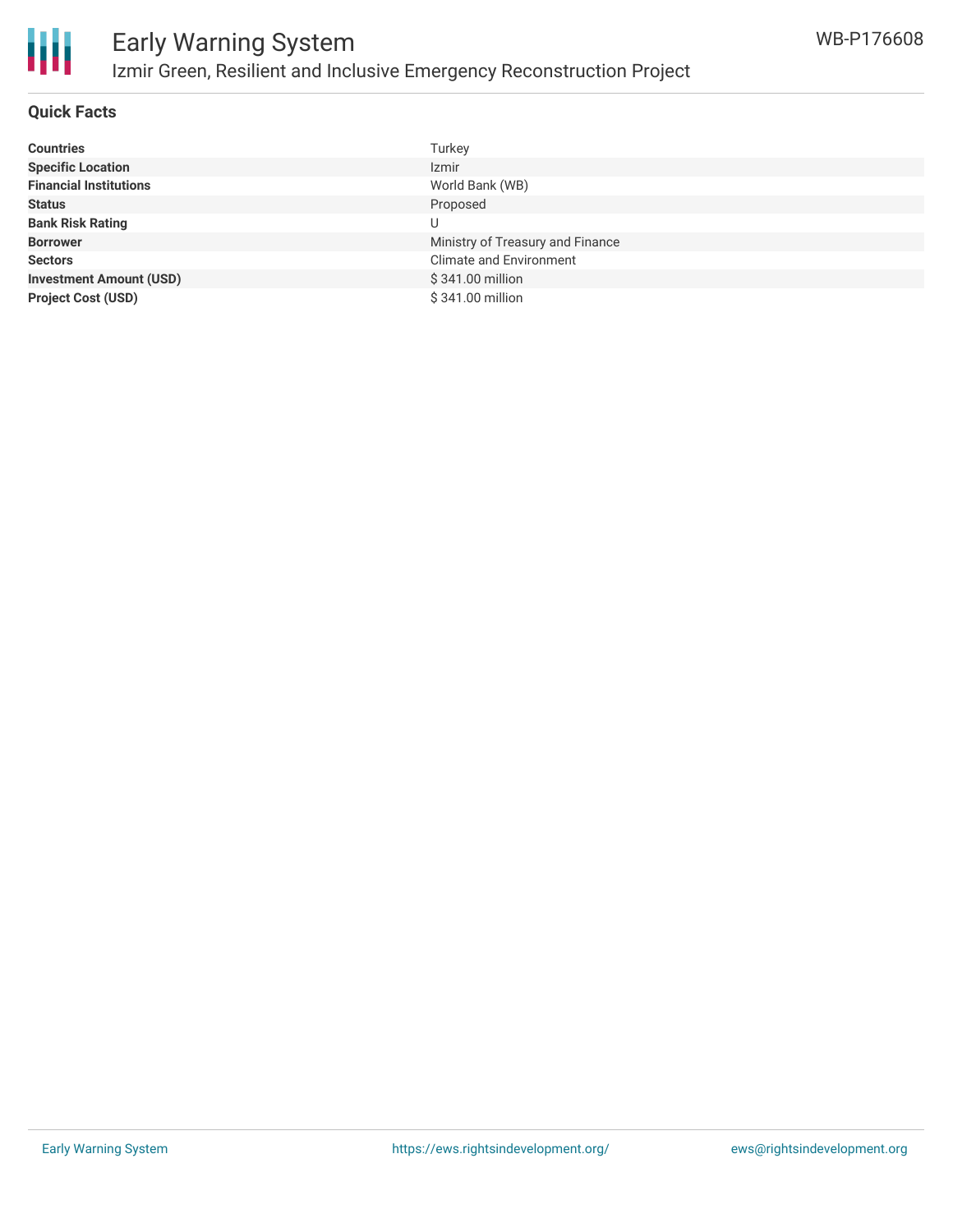

### **Project Description**

According to the Bank's website, the project will provide funding to the Ministry of Treasury and Finance to finance green, inclusive and resilient disaster recovery in Izmir and strengthen the municipal government's capacity to integrate these elements into the city's strategic and spatial plans.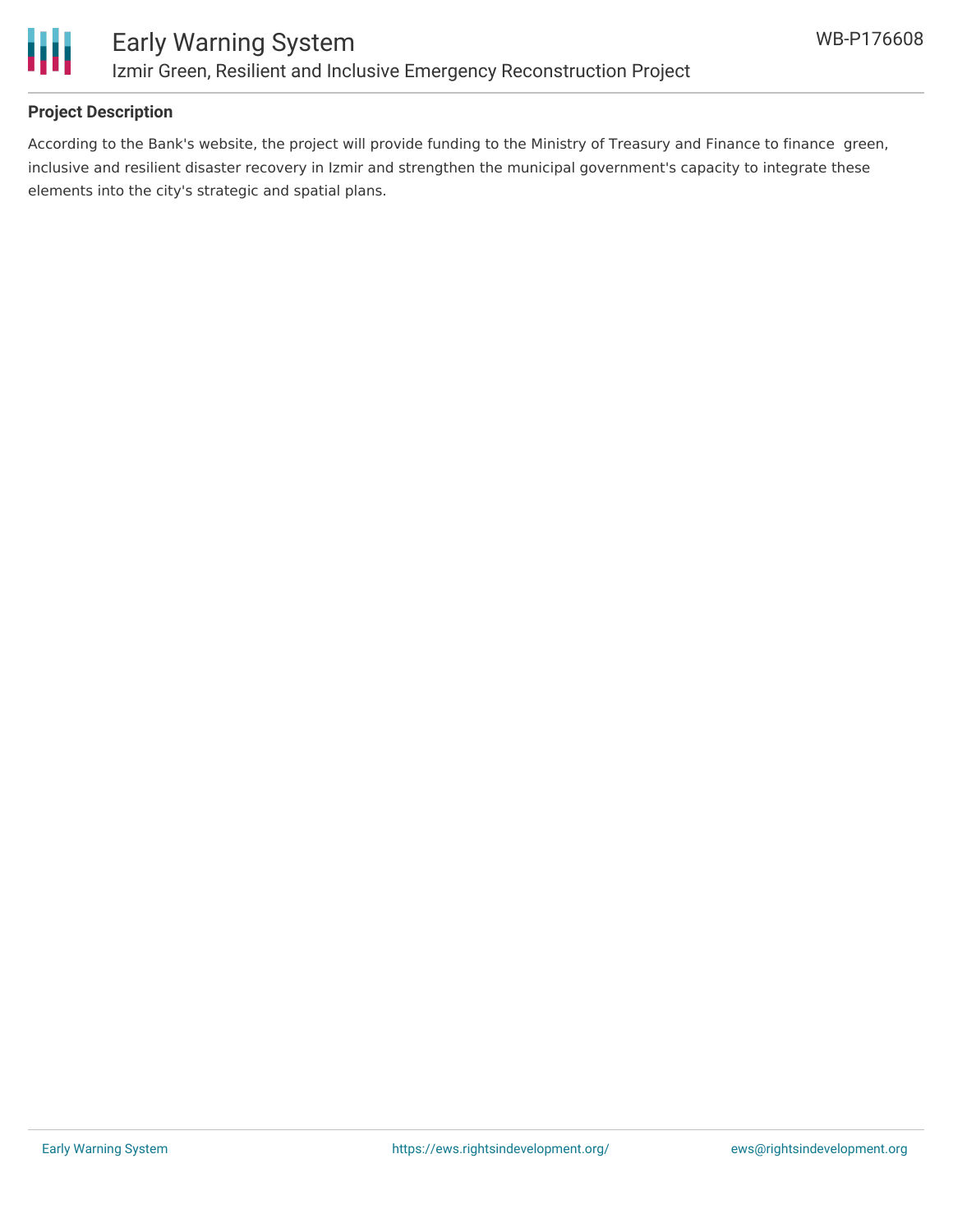

# Early Warning System Izmir Green, Resilient and Inclusive Emergency Reconstruction Project

### **Investment Description**

World Bank (WB)